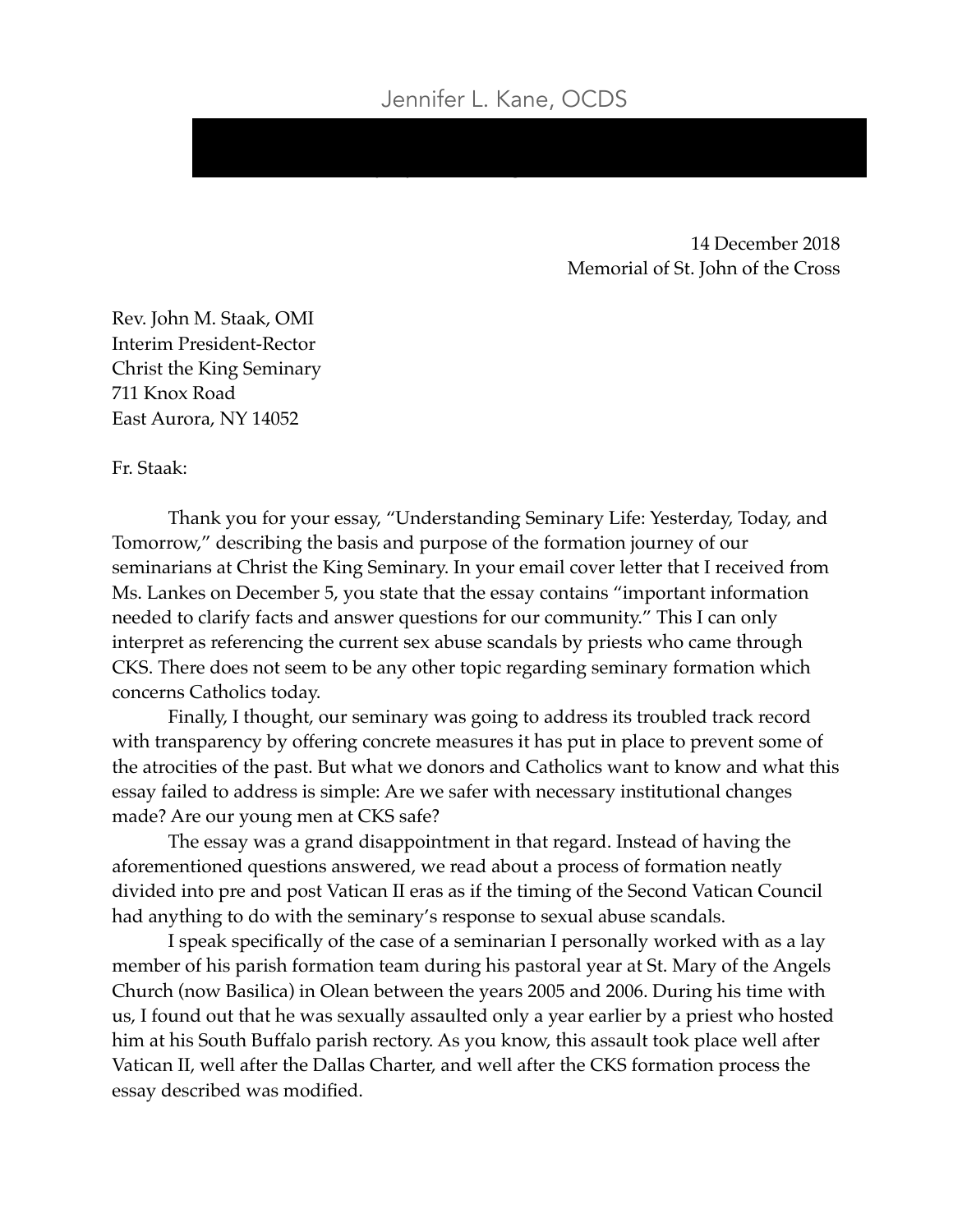You and every person in CKS administration (including three rectors) and diocesan officials from 14 years ago to present know this seminarian's name. The former and present bishops know. The auxiliary bishop certainly knows because he is the one who made threats to the seminarian to keep him from reporting the incident to law enforcement and gruesomely suggested that perhaps he should lock his bedroom door! All of the clerics who worked at 795 and daily walked by the bishop's office knew. And what did all these men in position to responsibly handle this sexual assault do to aid the victim and see that justice was served on their priest/perpetrator so that laity could be protected? Nothing— beyond paying the victim's counseling bills.

Your essay states that "feedback from the faithful in parish settings" plays a part in the integration of the various dimensions of a seminarian's life. My freedom/right to provide the seminary feedback, which it asked for at the time under our supervisor, Rev. Gregory Faulhaber, was blocked because of the unholy retaliatory threats hanging over this victim's head. I presume that by now, with so much media spotlight, those threats are finally null and void.

**Permit me to now take this occasion to finally give CKS some of the feedback that I have been forced to harbor for 13 long years.** I hope this will aid the seminary with necessary revisions in future documents for public consumption which more honestly reveal how it plans to overhaul the dynamics of seminary formation.

The ungodly response from the seminary and the diocese to the sexual assault of this seminarian only heaped further abuse upon this innocent victim, an immigrant to our country for whom English was a second language. Add deportation to the list of threats against him because his status in this country depended upon his enrollment at the seminary. I do not know to this day if his mother, who works her poor farm, knows about this abuse that occurred the very year her husband, his father, died. I personally helped him journey through his trauma that the diocese further exacerbated with its abominable negligence towards him on the one hand (I encourage you to try to find his report and how it was handled) and the coddling and advancement of his abuser on the other. The mental and spiritual health of seminarians, which CKS touts, leaves much to be desired when the institution responded in such such an unholy/sinful manner in this case. What has changed since then? To this day, no one at the seminary — certainly none of its past rectors — can even muster the effort of a simple apology to this priest who was that abused seminarian in their charge.

How could he possibly develop at CKS "in freedom in response to God's call" under these unthinkable circumstances? By the grace of a merciful God, he is a priest today because of the care, support, encouragement, affirmation and abundant prayers and sacrifices from the parishioners and pastor at St. Mary's in Olean. Amidst this trauma, we taught him where holiness truly resides in the Church, and that holiness is fueled by love. Because so many (including formation team members left in the dark) recognized a troubled soul under the surface of his otherwise joyful service and ministry to us, I personally led two parish-wide novenas for him. He, in turn, discovered a lowly Carmelite friar's *Practice of the Presence of God* to be an enormous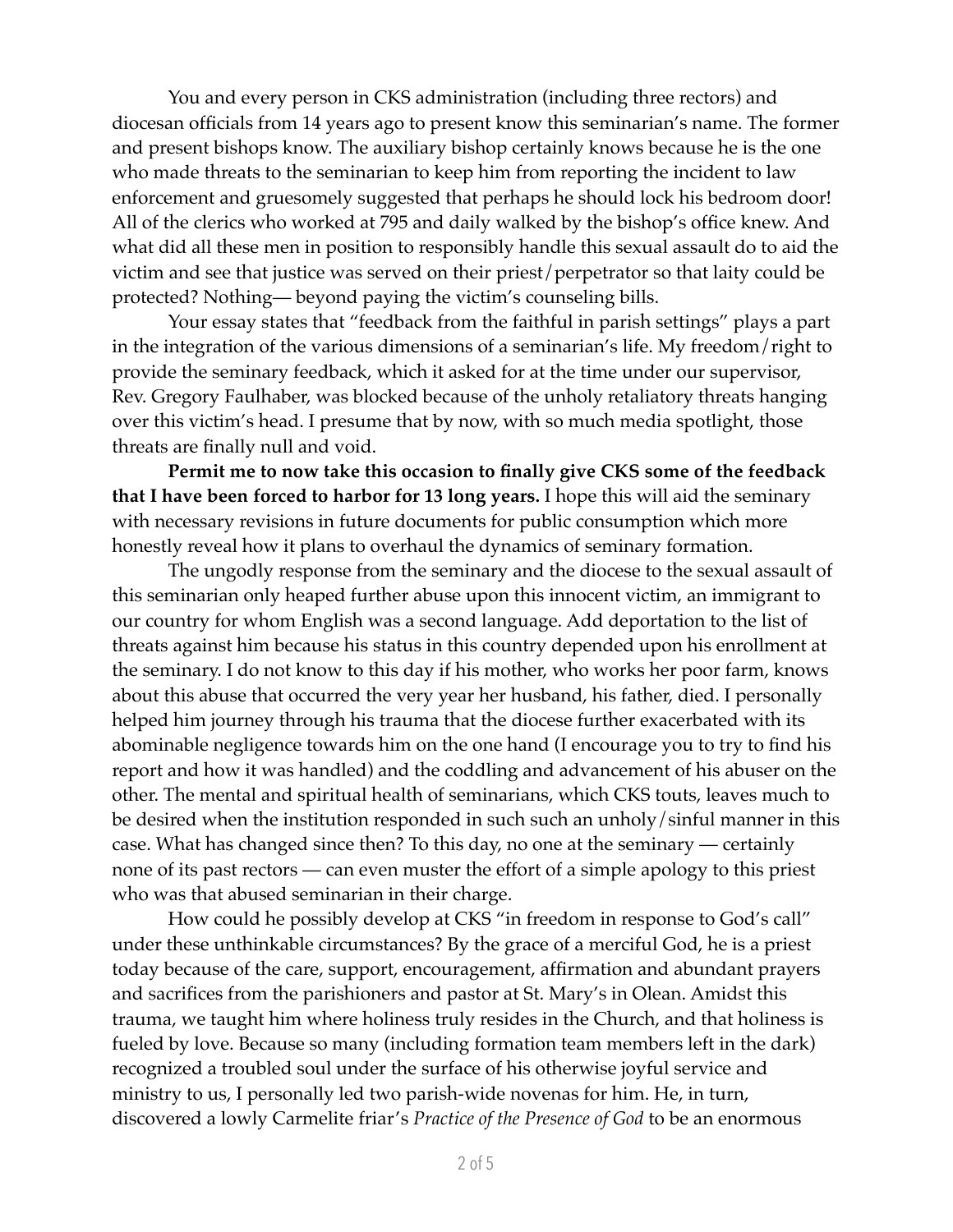help to his spiritual life so crushed under the weight of shock (imagine your priest mentor invading your bedroom and fondling your genitals) and betrayal from the institutional Church he had only known as holy.

Please, CKS, do not take credit for his vocation which you so willingly subjected to the whims of Bishops Kmiec and Grosz with Msgrs. David LiPuma and Richard Siepka complicit in the cover-up. Shame on all of you past and present for not acknowledging and making amends for this crime, this mortal sin which the seminary perpetuated by aiding the cover-up (not to mention the sinful threats of retaliation) all these years. Shame on all of you for making absolutely no effort to encourage the bishop to have the offending priest removed from the midst of an unsuspecting flock left ignorant of his immoral/criminal appetites. It ultimately took 14 long years to get that priest—discovered assigned in a parish setting—permanently (we hope!) removed from ministry this past April. For Grosz, LiPuma and Siepka to still remain in active service in their capacities with no accountability for their coverup/threats is just plain unjust.

To my knowledge, I am the only lay person at the parish who knew of the abuse and retaliatory threats. Under Canon Law 212, as you know, it was not only my right but my duty to communicate my concerns to the bishop never mind the seminary rector. But that avenue was cut off by potential retaliation (which could very well include canonical censure) diocesan officials placed upon this innocent victim. I am, therefore, not surprised that the word "holiness" is nowhere to be found in your essay enlightening us about today's seminary formation.

Unknown to CKS or the diocese, I consulted a highly respected Catholic lawyer at the time to see if anything could be done to seek justice for the seminarian and get that offending priest removed and/or jailed. Without the cooperation of the diocese, the lawyer said, "it's basically a case of the young man's word against the pastor's." So much for the effectiveness of the Diocesan Review Board in place at the time. My understanding is this report neither got to that board nor diocesan lawyers. Did anyone at the seminary even bother to follow up on his behalf?

But the effect of the sexual assault perpetrated by Fr. Art Smith upon that seminarian didn't stop in 2004. Imagine being in the seminarian's (and later priest's) shoes and watching your abuser allowed to remain not only a priest but a pastor for seven long years after the assault. Imagine what it felt like for the seminarian and eventual priest to watch his perpetrator honored as "Priest of the Month" by the Vocations arm of the diocese following the sexual assault. Smith was also invited to celebrate Mass to a wider audience on television and participate in radio and newspaper interviews with the pretext of speaking for the Church on important issues. Horrifically, this all contributed to a grossly false impression among innocent laity of Smith's priestly integrity, trustworthiness and holiness. This made him all the more dangerous.

Fr. Staak, it is entirely within the scope of your essay to inform us of any new policies and procedures the seminary has in place to responsibly follow up on reports of sexual abuse and to address human sexuality in general at the seminary. What changes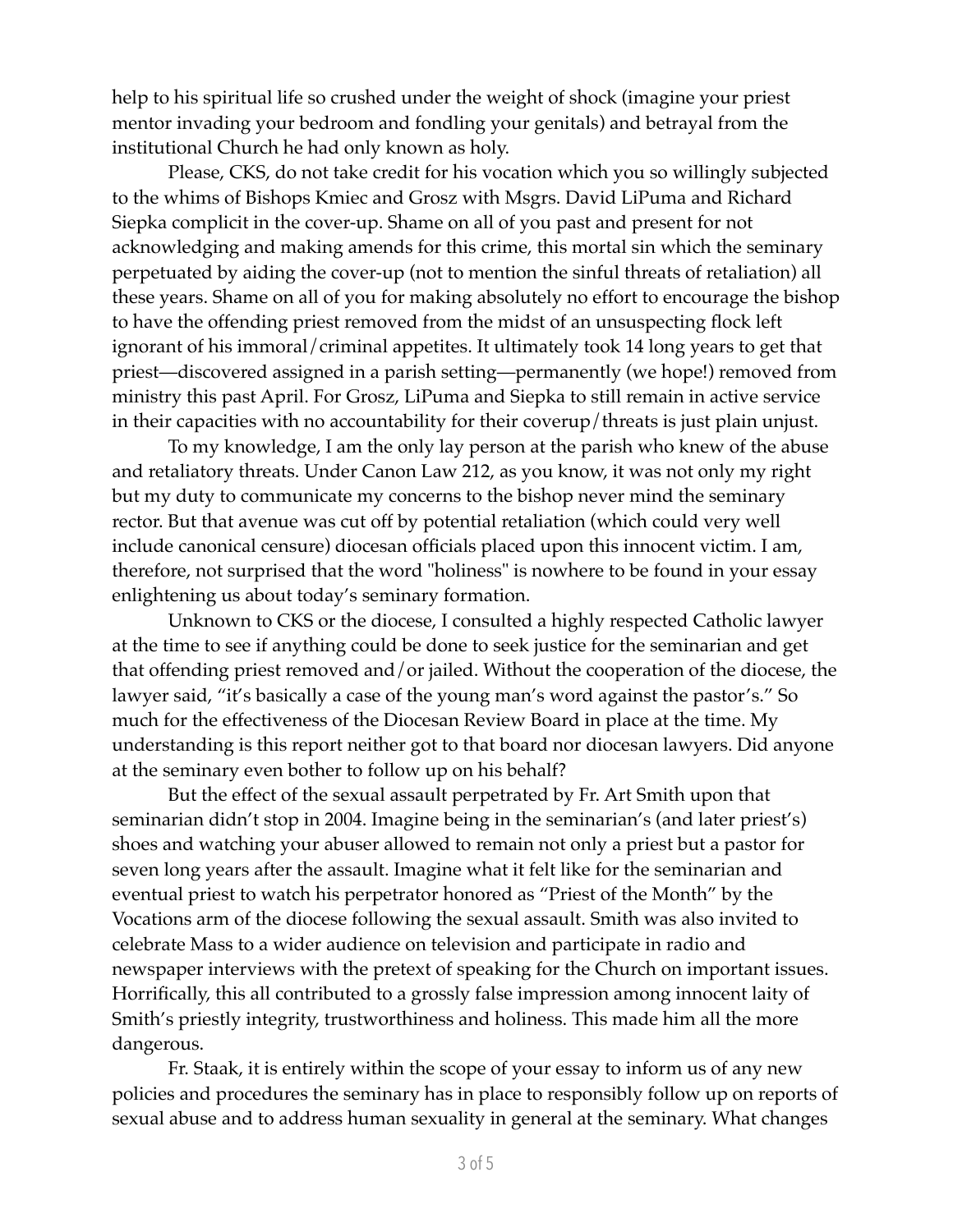are in place for seminarians to report unwanted sexual advances and sexual assaults? Do seminary officials now report clerical abuse to law enforcement? We don't know. Does the seminary flat-out tell its seminarians to contact law enforcement, as it should in such cases? We don't know. Will the seminary support and defend its seminarians who report sexual assault or any other assault upon their person, even if it goes against an auxiliary bishop's attempt to protect one of his classmates? We don't know. One can only wonder how the topic of living a life committed to holy celibacy is discussed in a diocese/seminary so clearly protective of sexually active/abusive clerics. Shall we assume the same about sexually active seminarians in your midst? Sexual sins are at the heart of most of the horrific stories revealed today about clerics who came through CKS. I would think this topic is well within the scope of any essay helping us to understand and have a modicum of reassurance in how our seminarians are formed today.

It seems to me it is also in the scope of your essay to address lay formation team guidelines. Have these guidelines changed so that lay team members can pass on reports by seminarians of unsafe or immoral circumstances in connection with CKS with guarantees there would be no threat of retaliation (including canonical censure) against the seminarian? We certainly would expect lay involvement in processing these reports to prevent wolves protecting wolves as was done in the past and may still be the case today. What is the new clinical/psychological/spiritual follow-up for the care of seminarians sexually abused by priests or others in authority over them? These are all important questions the essay—designed to reassure us about today's seminary formation—fails to answer.

Instead, we read that "great strides have been made in the formation of seminarians for the priesthood during the past fifty years." Tell that to the seminarians who voluntarily withdrew from CKS in the wake of the horrendous treatment from the diocese/seminary towards one of their classmates. If these young men are not physically safe and know that any reports they attempt to make could lead to retaliation (including expulsion), what's the point in addressing all the other arenas of a seminarian's life? "Accompaniment" includes providing a safe environment, believing the victim, giving proper aid and treatment to the victim, providing a check on the diocese to make sure it properly handles the abusing priest and his congregation, and teaching seminarians how to properly address sexual abuse reports. What seminarians learned in 2005-2006 was a travesty, the ramifications of which affect us to this day.

After all that has been revealed and after all the suffering victims of clergy abuse have endured in this diocese, we laity deserve nothing less than full, open and honest transparency about what is really going on in seminary life. Instead, we are treated with more obfuscation of reality which attempts to relegate poor practices as something that occurred before Vatican II. With all due respect, "Intentional discipleship" begins with the diocese/seminary and a commitment to operate under Gospel values.

Finally, I understand that CKS is questioning the official enrollment status of this seminarian at the time of the sexual assault, as if that would somehow absolve the seminary of any obligation to care for this victim properly and seek justice against the